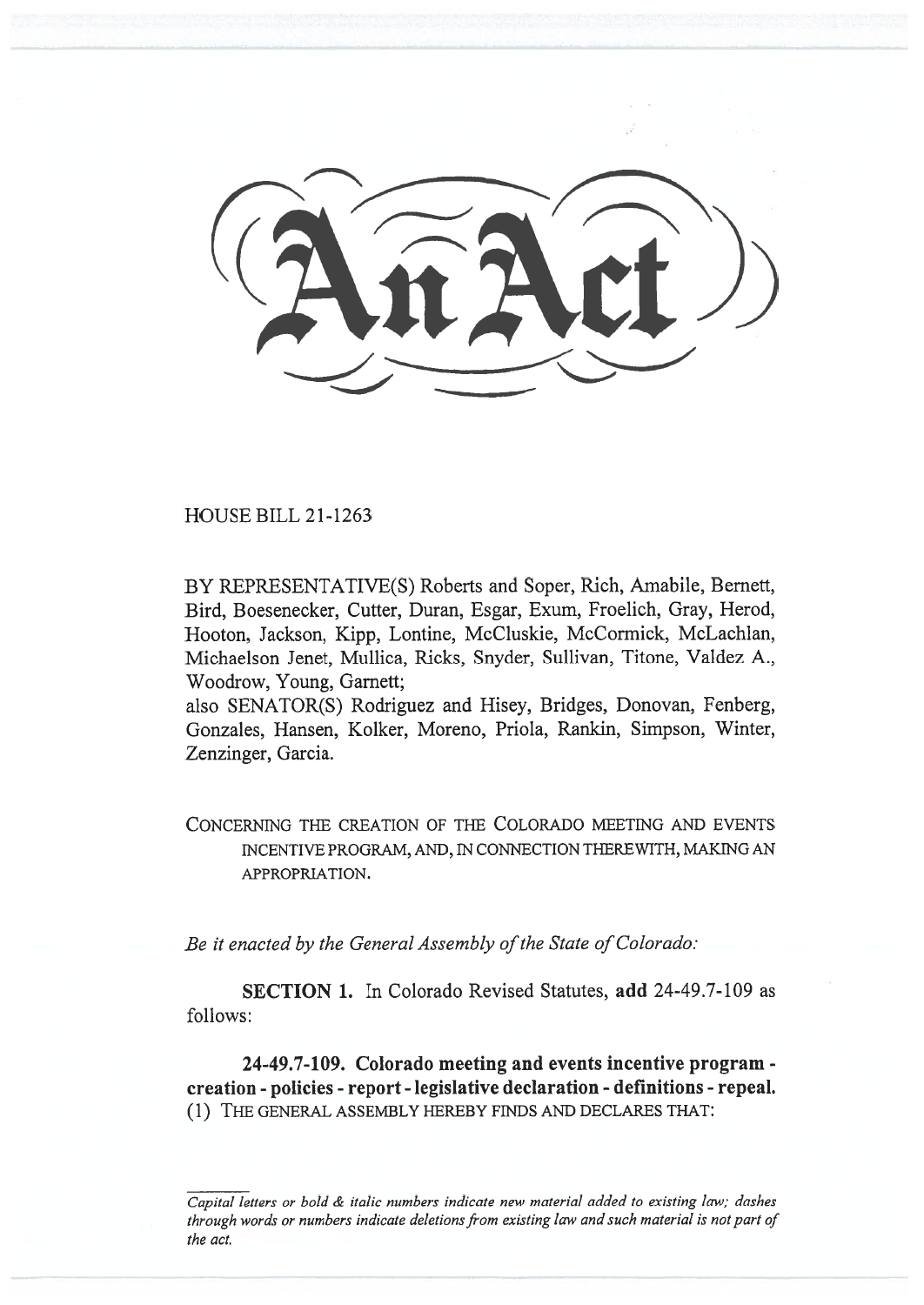(a) THE COVID-19 PANDEMIC HAS HAD SEVERE IMPACTS ON COLORADO RESIDENTS AND BUSINESSES, INCLUDING THOSE IN THE TOURISM AND TRAVEL INDUSTRIES;

 $\label{eq:3.1} \begin{array}{cccccc} \mathbf{e}^{(1)} & \mathbf{e}^{(2)} & \mathbf{e}^{(2)} & \mathbf{e}^{(2)} & \mathbf{e}^{(2)} & \mathbf{e}^{(2)} & \mathbf{e}^{(2)} & \mathbf{e}^{(2)} & \mathbf{e}^{(2)} & \mathbf{e}^{(2)} & \mathbf{e}^{(2)} & \mathbf{e}^{(2)} & \mathbf{e}^{(2)} & \mathbf{e}^{(2)} & \mathbf{e}^{(2)} & \mathbf{e}^{(2)} & \mathbf{e}^{(2)} & \mathbf{e}^{(2)} & \mathbf{e$ 

(b) THE COVID-19 PANDEMIC AND THE CAPACITY RESTRICTIONS, SOCIAL DISTANCING, AND OTHER PUBLIC HEALTH MEASURES IMPLEMENTED TO CONTAIN THE SPREAD OF THE COVID-19 PANDEMIC HAVE LED TO THE CANCELLATION OR DELAY OF CONVENTIONS, MEETINGS, FESTIVALS, AND OTHER EVENTS THAT GENERATE BUSINESS AND REVENUE FOR COLORADO COMMUNITIES;

(c) OTHER EVENTS HAVE BEEN REDESIGNED TO ACCOMMODATE PUBLIC HEALTH MEASURES, WHICH MAY INCREASE COSTS TO ORGANIZERS AND PARTICIPATING BUSINESSES AND INDIVIDUALS;

(d) THE CANCELLATIONS, DELAYS, AND ADDITIONAL COSTS HAVE FURTHERED THE ECONOMIC HARM OF THE COVID-19 PANDEMIC TO COLORADO COMMUNITIES, BUSINESSES, AND RESIDENTS ACROSS THE STATE BY ELIMINATING OR REDUCING A VALUABLE STREAM OF BUSINESS EARNINGS AND TAX REVENUES;

(e) CREATING INCENTIVES TO BRING MEETINGS AND EVENTS BACK TO COLORADO AND ENSURE THAT PLANNED EVENTS ARE NOT CANCELLED OR DELAYED WILL HELP PROVIDE NEEDED GROWTH AND RECOVERY TO THE TOURISM AND TRAVEL INDUSTRIES, WHICH PLAY AN ESSENTIAL ROLE IN THE STATE'S ECONOMY;

(f) ESTABLISHING A MEETING AND EVENTS INCENTIVE PROGRAM WILL ENCOURAGE MEETINGS AND EVENTS PLANNERS TO BOOK EVENTS IN COLORADO, BOLSTER THE TOURISM AND TRAVEL ECONOMY WITH PREDICTABLE AND SIGNIFICANT REVENUES FROM EVENTS, AND BUILD COLORADO'S MARKET SHARE FOR MEETINGS AND EVENTS-BASED TOURISM;

(g) CREATING A MEETING AND EVENTS INCENTIVE PROGRAM PROVIDES AN IMPORTANT MECHANISM TO ENSURE THE STATE'S ECONOMIC RECOVERY FROM THE DEVASTATING IMPACTS OF THE COVID-19 PANDEMIC;

(h) THE STATE MONEY CONTRIBUTED TO A MEETING AND EVENTS INCENTIVE PROGRAM THEREFORE SERVES AN IMPORTANT AND DISCRETE PUBLIC PURPOSE IN SECURING THE STATE'S ECONOMIC AND OVERALL

PAGE 2-HOUSE BILL 21-1263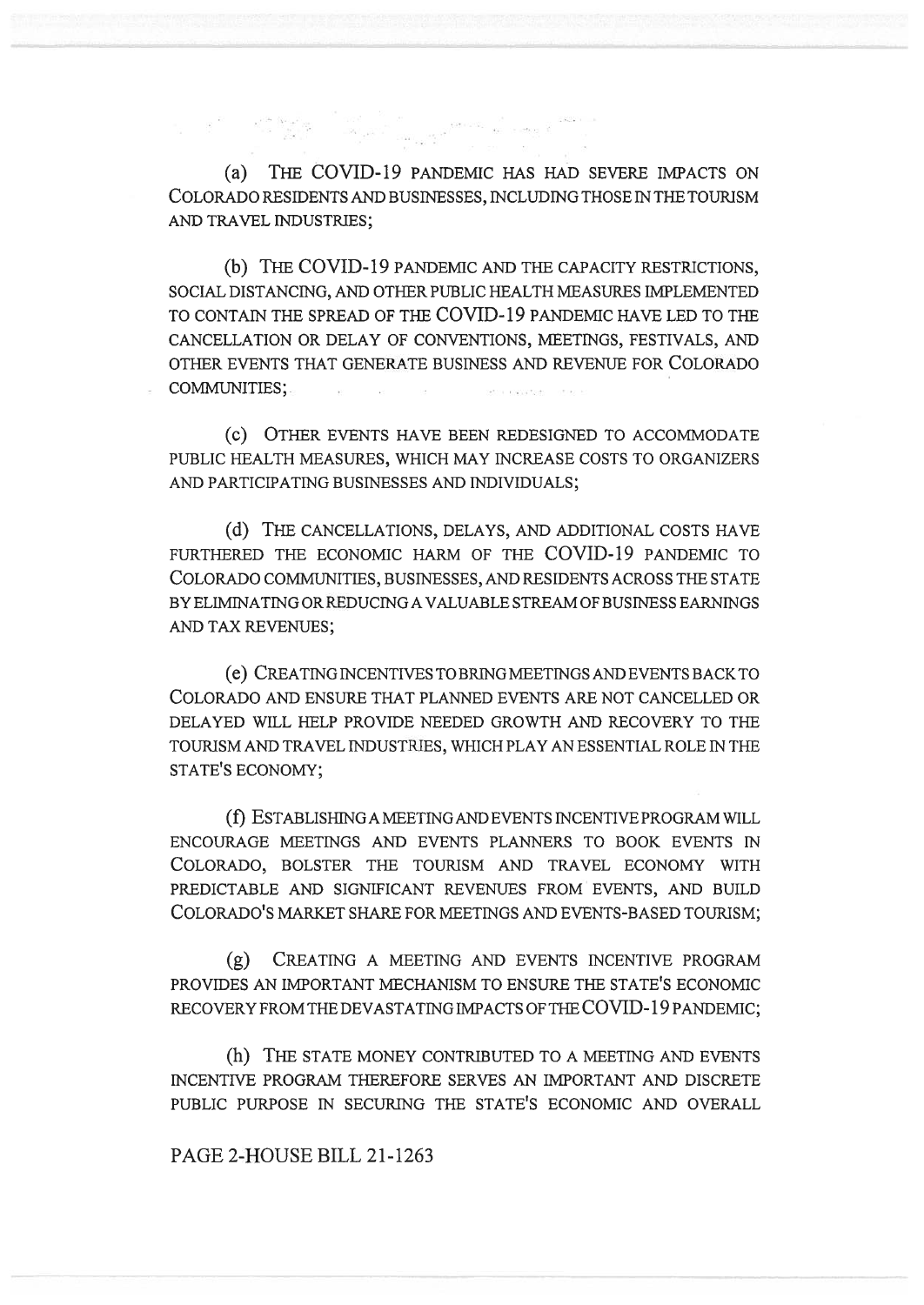RECOVERY FROM THE CRISIS CAUSED BY THE COVID-19 PANDEMIC; AND

(i) SUPPORTING THE STATE'S RECOVERY FROM THE CRISIS CAUSED BY THE COVID-19 PANDEMIC IS THE PRIMARY PURPOSE OF THE MEETING AND EVENTS INCENTIVE PROGRAM AND OUTWEIGHS ANY BENEFIT TO PRIVATE INDIVIDUALS OR ENTITIES.

(2) AS USED IN THIS SECTION, UNLESS THE CONTEXT OTHERWISE REQUIRES:

(a) "COVID-19-RELATED COSTS" MEANS HARD COSTS THAT ARE DIRECTLY RELATED TO COMPLYING WITH PUBLIC HEALTH ORDERS OR OTHER MANDATES ISSUED BY A COMPETENT GOVERNMENT AUTHORITY IN RESPONSE TO THE COVID-19 PANDEMIC, AS DETERMINED BY THE OFFICE IN THE GUIDELINES ESTABLISHED PURSUANT TO SUBSECTION (4) OF THIS SECTION.

(b) "ELIGIBLE EVENT" MEANS A MEETING, CONFERENCE, FESTIVAL, OR OTHER EVENT THAT:

(I) TAKES PLACE IN COLORADO BETWEEN JULY 1, 2021, AND DECEMBER 31, 2022;

(II) GENERATES AT LEAST TWENTY-FIVE PAID OVERNIGHT STAYS AT A LODGING ESTABLISHMENT AS DEFINED IN SECTION 6-25-201 (2), OR A HOTEL, MOTEL, RESORT, VACATION RENTAL, OR OTHER PUBLIC ESTABLISHMENT AS DEFINED IN SECTION 6-25-101 (3);

(III) CAN DEMONSTRATE A SIGNIFICANT ECONOMIC BENEFIT FOR A HOST COMMUNITY IN ACCORDANCE WITH GUIDELINES ESTABLISHED BY THE OFFICE PURSUANT TO SUBSECTION (4) OF THIS SECTION; AND

(IV) MEETS ANY ADDITIONAL CRITERIA ESTABLISHED BY THE OFFICE IN THE GUIDELINES ESTABLISHED PURSUANT TO SUBSECTION (4) OF THIS SECTION.

(C) "FUND" MEANS THE COLORADO MEETING AND EVENTS INCENTIVE PROGRAM FUND CREATED IN SUBSECTION (5) OF THIS SECTION.

(d) "HARD COSTS" MEANS ACTUAL INCURRED COSTS ASSOCIATED WITH HOSTING AN EVENT, INCLUDING COSTS FOR RENTAL SPACE, FOOD,

PAGE 3-HOUSE BILL 21-1263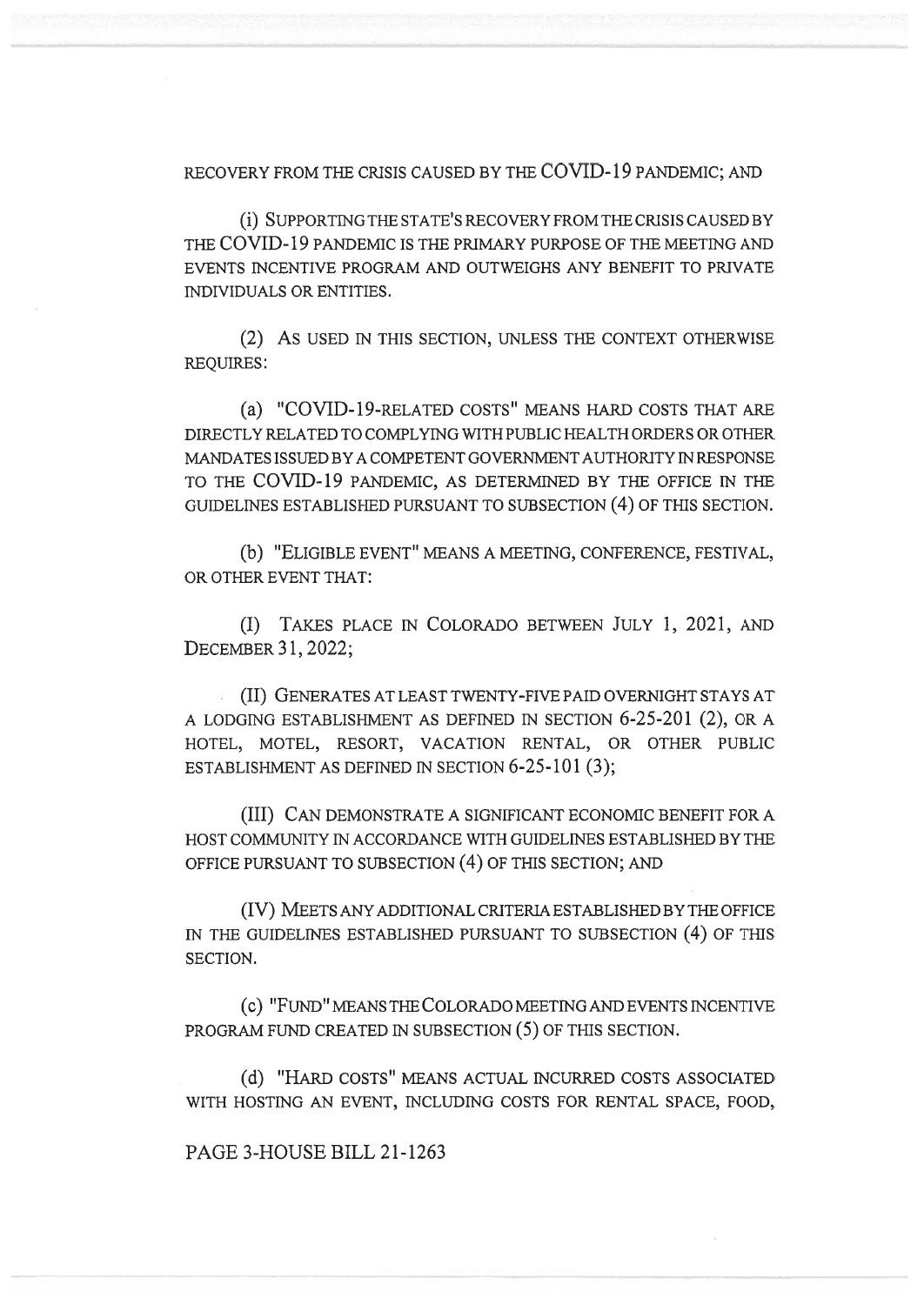NONALCOHOLIC BEVERAGES, AUDIO-VISUAL EQUIPMENT AND OTHER TECHNOLOGY, TRANSPORTATION, OR OTHER ACTUAL INCURRED COSTS AS DETERMINED BY THE OFFICE IN THE GUIDELINES ESTABLISHED PURSUANT TO SUBSECTION (4) OF THIS SECTION. "HARD COSTS" DOES NOT INCLUDE THE PURCHASE OF ALCOHOL BEVERAGES AS DEFINED IN SECTION 44-3-103 (2).

(e) "PROGRAM" MEANS THE COLORADO MEETING AND EVENTS INCENTIVE PROGRAM CREATED IN SUBSECTION (3) OF THIS SECTION.

(3) (a) THERE IS HEREBY CREATED WITHIN THE OFFICE THE COLORADO MEETING AND EVENTS INCENTIVE PROGRAM TO PROVIDE REBATES AND DIRECT SUPPORT TO ELIGIBLE EVENTS. SUBJECT TO AVAILABLE APPROPRIATIONS, THE OFFICE SHALL PROVIDE REBATES AND DIRECT SUPPORT AS PROVIDED IN THIS SECTION AND PURSUANT TO THE GUIDELINES ADOPTED BY THE OFFICE PURSUANT TO SUBSECTION (4) OF THIS SECTION. THE COSTS OF THE PROGRAM, INCLUDING THE COSTS OF MARKETING AND PROMOTION SHALL BE PAID OUT OF THE FUND.

(b) THE PROGRAM MAY PROVIDE:

(I) A REBATE OF UP TO TEN PERCENT OF THE HARD COSTS OF AN ELIGIBLE EVENT;

(II) A REBATE OF UP TO TWENTY-FIVE PERCENT FOR THE COVID-19-RELATED COSTS OF AN ELIGIBLE EVENT; AND

(III) DIRECT SUPPORT FOR ATTRACTING ELIGIBLE EVENTS THAT AFFECT MULTIPLE COUNTIES AND HAVE THE POTENTIAL TO GENERATE SIGNIFICANT ECONOMIC IMPACT; EXCEPT THAT THE TOTAL COSTS OF ALL SUCH DIRECT SUPPORT MUST NOT EXCEED FIVE PERCENT OF THE TOTAL APPROPRIATION FOR THE PROGRAM.

(c) THE PRIMARY ORGANIZER OR BOOKING AGENT OF AN ELIGIBLE EVENT MAY APPLY FOR REBATES FOR AN ELIGIBLE EVENT AS PROVIDED IN THIS SECTION, SUBJECT TO THE GUIDELINES ADOPTED BY THE OFFICE PURSUANT TO SUBSECTION (4) OF THIS SECTION.

(4) (a) THE OFFICE SHALL ESTABLISH AND PUBLICIZE GUIDELINES FOR THE PROGRAM. AT A MINIMUM, THE GUIDELINES MUST ADDRESS:

PAGE 4-HOUSE BILL 21-1263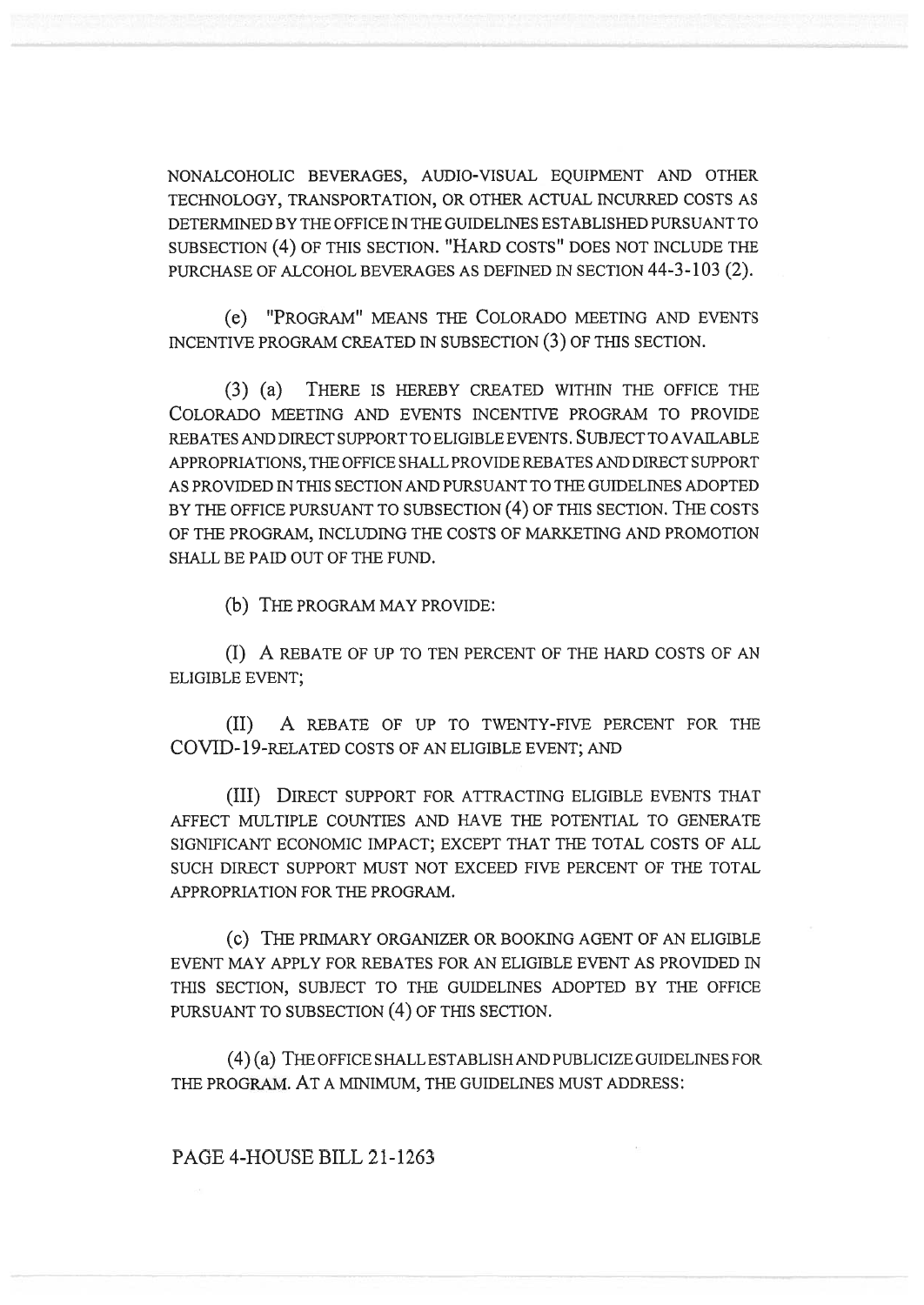(I) THE PROCESS FOR A PRIMARY ORGANIZER OR BOOKING AGENT TO APPLY FOR AND RECEIVE A REBATE UNDER THE PROGRAM;

(II) ANY ADDITIONAL ELIGIBILITY CRITERIA FOR ELIGIBLE EVENTS;

(III) CRITERIA FOR DETERMINING WHO IS THE PRIMARY ORGANIZER OR BOOKING AGENT OF AN ELIGIBLE EVENT THAT CAN APPLY FOR AND RECEIVE A REBATE FOR THE ELIGIBLE EVENT;

(IV) THE DOCUMENTATION OR REPORTING REQUIRED FROM RECIPIENTS UNDER THE PROGRAM;

(V) THE PERCENTAGE REBATE THAT IS AVAILABLE FOR HARD COSTS AND COVID-19-RELATED COSTS FOR ELIGIBLE EVENTS; AND

(VI) THE HARD COSTS AND COVID-19-RELATED COSTS THAT ARE ELIGIBLE FOR REBATES UNDER THE PROGRAM. THE OFFICE SHALL CONSULT WITH INDUSTRY STAKEHOLDERS IN DETERMINING WHICH HARD COSTS AND COVID-19-RELATED COSTS ARE ELIGIBLE FOR REBATES UNDER THE PROGRAM.

(b) IN ESTABLISHING THE GUIDELINES FOR THE PROGRAM, THE OFFICE SHALL CONSIDER MECHANISMS TO:

(I) MAKE REBATES AND DIRECT SUPPORT AVAILABLE EQUITABLY AND PROPORTIONALLY ACROSS THE STATE;

(II) PRIORITIZE EVENTS WITH THE POTENTIAL TO GENERATE LOCAL BUSINESS EARNINGS AND LOCAL TAX REVENUES;

(III) ATTRACT NEW ELIGIBLE EVENTS TO THE STATE THROUGH THE USE OF REBATES AND DIRECT SUPPORT; AND

(IV) MAKE REBATES AND DIRECT SUPPORT AVAILABLE TO RETAIN EXISTING ELIGIBLE EVENTS WHERE THERE IS A DEMONSTRATED LIKELIHOOD OF CANCELLATION, DELAY, OR RELOCATION IN THE ABSENCE OF SUPPORT AND THE CANCELLATION, DELAY, OR RELOCATION WOULD CREATE SIGNIFICANT HARM FOR LOCAL BUSINESS EARNINGS AND LOCAL TAX REVENUES.

PAGE 5-HOUSE BILL 21-1263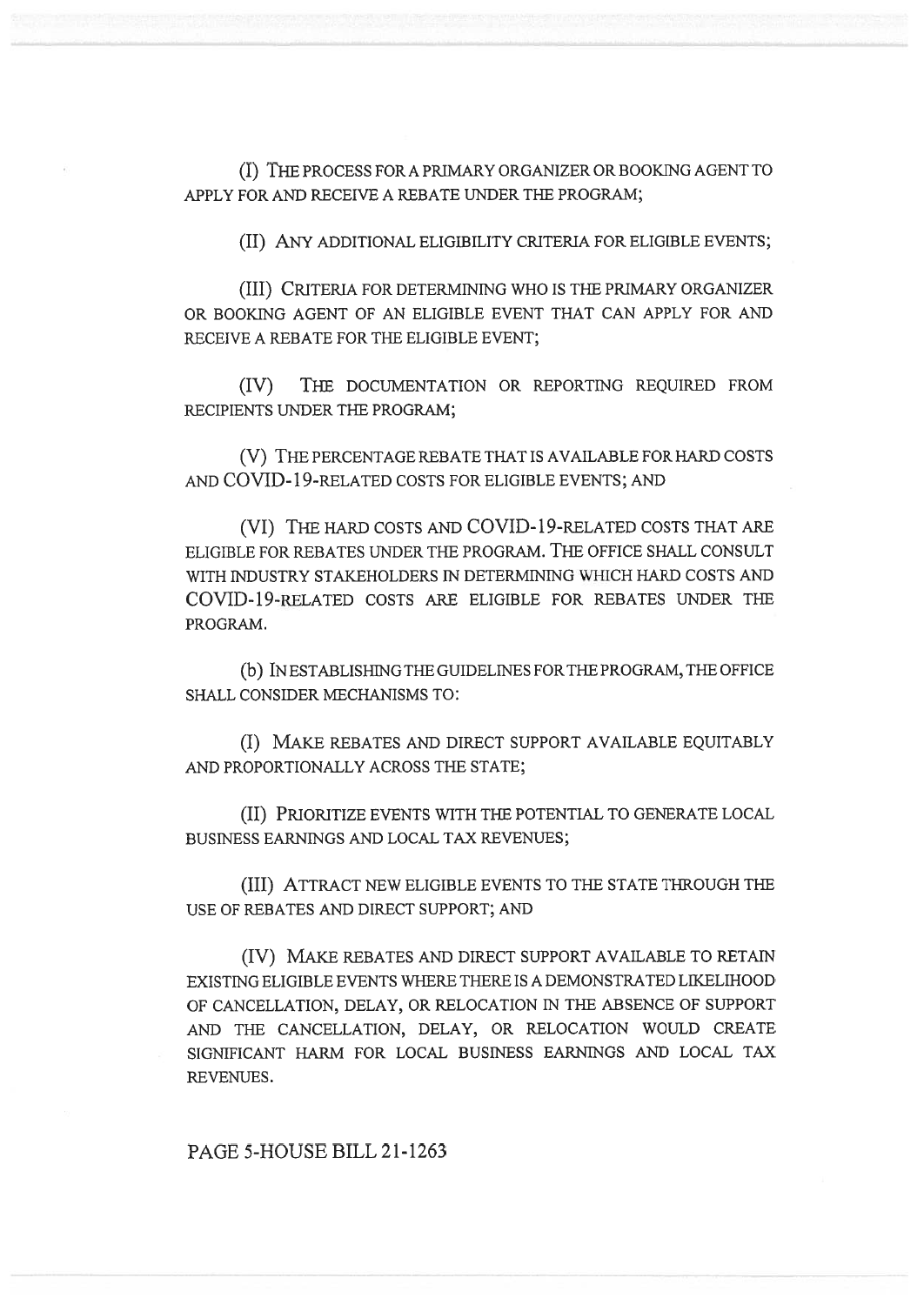(C) THE OFFICE MAY MODIFY OR AMEND THE GUIDELINES TO RESPOND TO CHANGES IN THE SEVERITY OF THE COVID-19 PANDEMIC, MODIFICATIONS TO PUBLIC HEALTH ORDERS AND OTHER RESPONSES TO THE COVID-19 PANDEMIC, OR CHANGES IN OTHER CIRCUMSTANCES RELATED TO THE COVID-19 PANDEMIC AND THE RECOVERY FROM THE COVID-19 PANDEMIC.

(5) (a) THE COLORADO MEETING AND EVENTS INCENTIVE PROGRAM FUND IS HEREBY CREATED IN THE STATE TREASURY. THE FUND CONSISTS OF MONEY TRANSFERRED TO THE FUND IN ACCORDANCE WITH SUBSECTION (5)(d) OF THIS SECTION AND ANY OTHER MONEY THAT THE GENERAL ASSEMBLY APPROPRIATES OR TRANSFERS TO THE FUND.

(b) THE STATE TREASURER SHALL CREDIT ALL INTEREST AND INCOME DERIVED FROM THE DEPOSIT AND INVESTMENT OF MONEY IN THE FUND TO THE FUND.

(C) MONEY IN THE FUND IS CONTINUOUSLY APPROPRIATED TO THE OFFICE FOR THE PURPOSES SPECIFIED IN THIS SECTION. THE OFFICE MAY EXPEND UP TO SEVEN PERCENT OF THE MONEY APPROPRIATED TO THE FUND TO PAY FOR ITS DIRECT AND INDIRECT COSTS IN IMPLEMENTING AND ADMINISTERING THIS SECTION. AS USED IN THIS SUBSECTION (5)(c), "DIRECT AND INDIRECT COSTS" DOES NOT INCLUDE THE COSTS OF MARKETING AND PROMOTING THE PROGRAM.

(d) ON THE EFFECTIVE DATE OF THIS SECTION, THE STATE TREASURER SHALL TRANSFER TEN MILLION DOLLARS FROM THE GENERAL FUND TO THE COLORADO MEETING AND EVENTS INCENTIVE PROGRAM FUND CREATED IN SUBSECTION (5)(a) OF THIS SECTION.

(e) THE STATE TREASURER SHALL TRANSFER ALL UNEXPENDED AND UNENCUMBERED MONEY IN THE FUND AT THE END OF THE FISCAL YEAR ON JUNE 30, 2023, TO THE GENERAL FUND.

(6) THE OFFICE MAY CONTRACT WITH A THIRD PARTY OR PARTIES TO ADMINISTER THE PROGRAM.

(7) ON OR BEFORE JULY 1, 2022, AND ON OR BEFORE JULY 1, 2023, THE OFFICE SHALL SUBMIT A REPORT DETAILING THE EXPENDITURE OF MONEY APPROPRIATED TO THE PROGRAM TO THE GOVERNOR AND TO THE

## PAGE 6-HOUSE BILL 21-1263